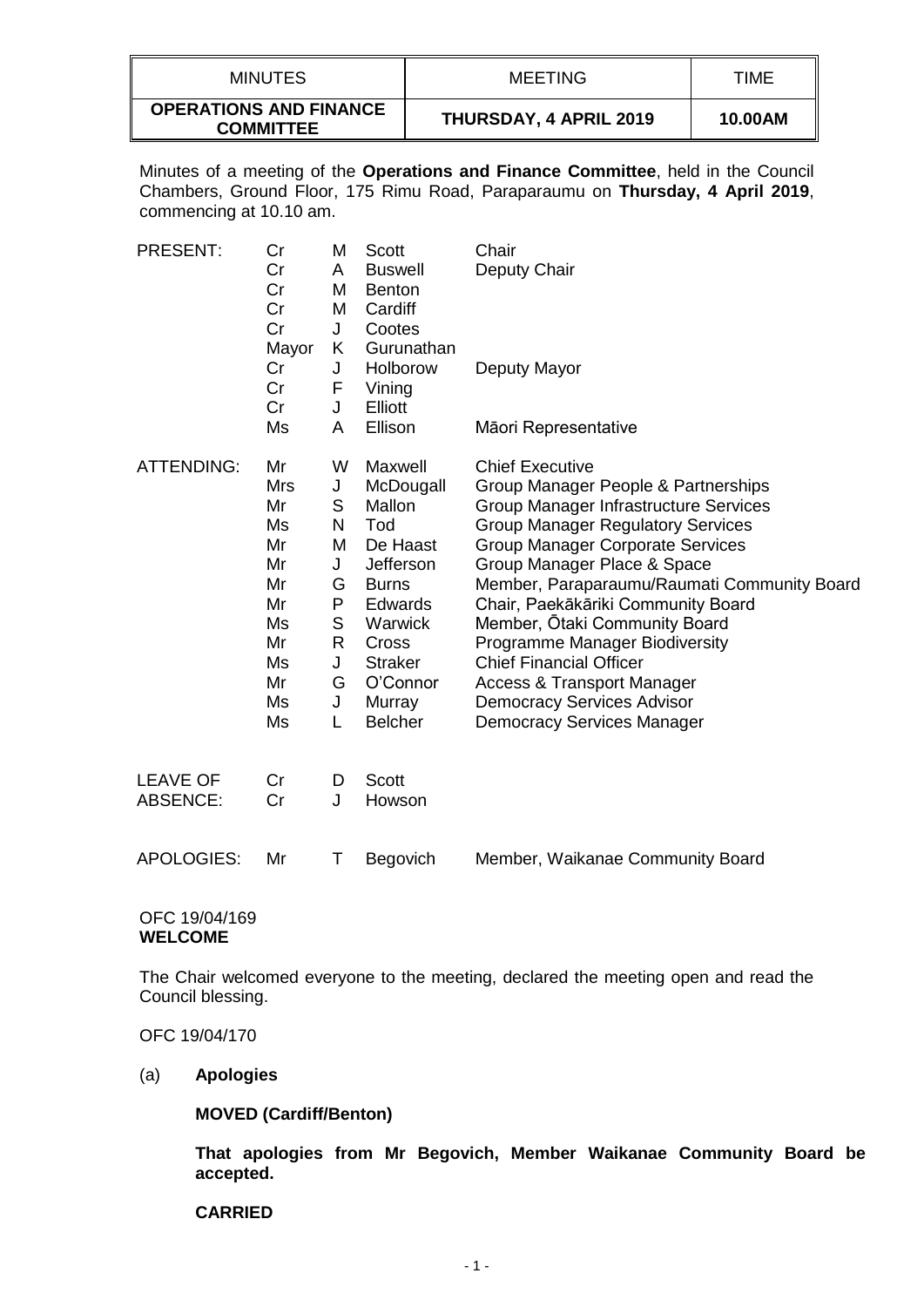| MINUTES                                           | <b>MEETING</b>         | TIME    |
|---------------------------------------------------|------------------------|---------|
| <b>OPERATIONS AND FINANCE</b><br><b>COMMITTEE</b> | THURSDAY, 4 APRIL 2019 | 10.00AM |

It was noted that Cr D Scott and Cr Howson were on leave of absence.

### (b) **Declarations of Interest Relating to agenda items.** There were no declarations of interest relating to agenda items.

OFC 19/04/171 **PUBLIC SPEAKING TIME – for items relating to the agenda** There were no public speakers.

#### OFC 19/04/172 **MEMBERS' BUSINESS**

(a) Public Speaking Time Responses.

No responses were required.

(b) Leave of Absence

### **MOVED (Benton/Cootes)**

**That leave of absence be granted to Mayor Gurunathan from 17 to 24 April and from 10 to 14 July 2019.**

### **CARRIED**

(c) Matters of an Urgent Nature. There were no matters of an urgent nature.

#### OFC 19/04/173

**LOCAL GOVERNMENT FUNDING AGENCY HALF-YEAR REPORT TO 31 DECEMBER 2018 (CORP-19-765)**

Jacinta Straker introduced the report and answered members' questions.

# **MOVED (Vining/Cardiff)**

**That the Operations and Finance Committee notes the performance of the Local Government Funding Agency in its Half-Year Report to 31 December 2018 (attached as Appendix 1 of report Corp-19-765).**

# **CARRIED**

Cr M Scott vacated the Chair in favour of Deputy Chair Cr Buswell at 10.16am.

### OFC 19/04/174 **RATES REMISSION FOR CONSERVATION PURPOSES (PP-19-763)**

James Jefferson and Rob Cross introduced the report and answered members' questions.

It was confirmed that just over 60% of owners of properties with ecological sites apply for rates remission. Not all owners of properties with ecological sites choose to apply.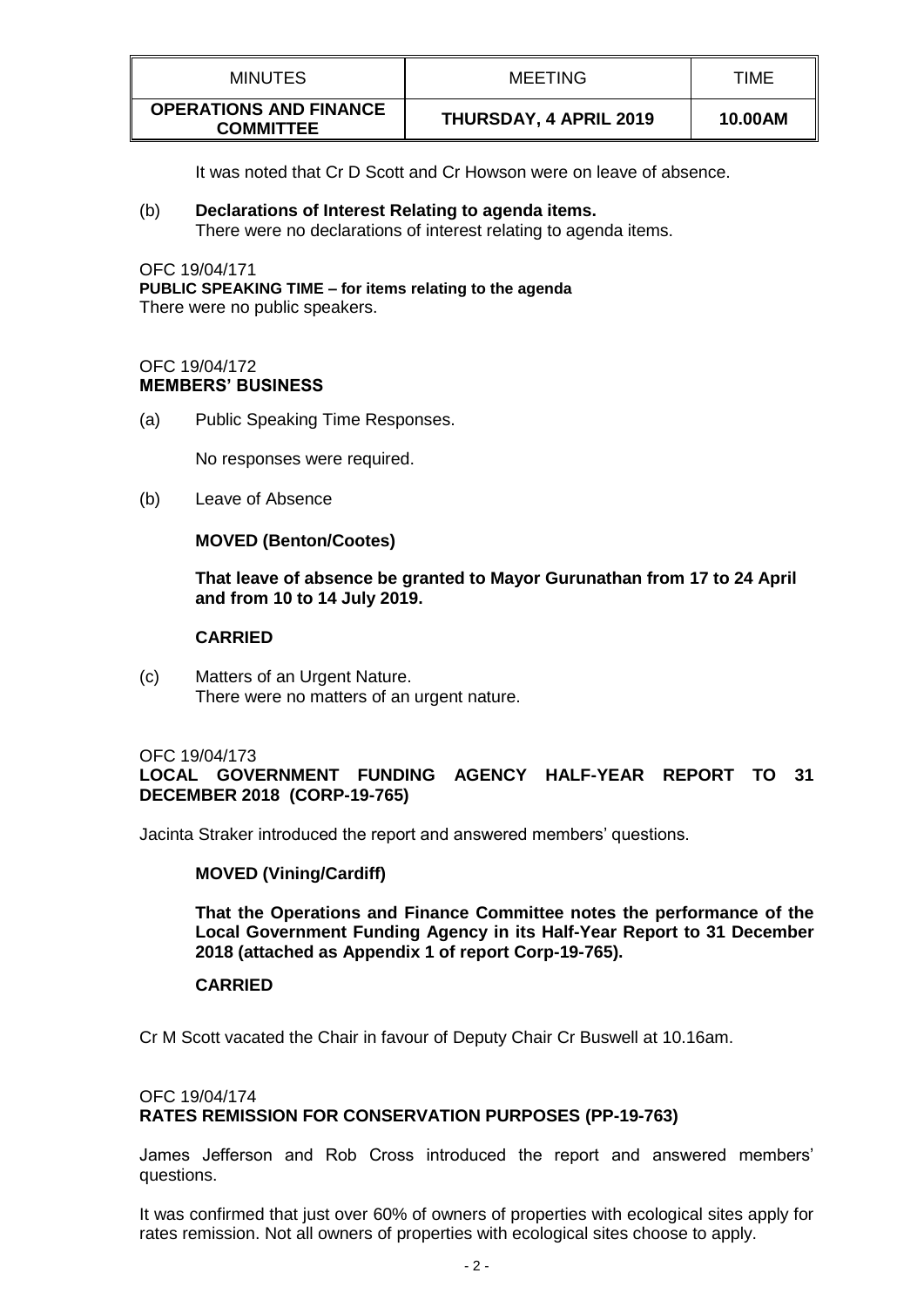| MINUTES                                           | <b>MEETING</b>         | TIME    |
|---------------------------------------------------|------------------------|---------|
| <b>OPERATIONS AND FINANCE</b><br><b>COMMITTEE</b> | THURSDAY, 4 APRIL 2019 | 10.00AM |

### **MOVED (M Scott/Benton)**

**That the Committee approves the amounts of rates remission to the properties set out in Attachment 2 to report PP-19-763 in accordance with Council's Policy for Rates Remission for Land Protected for Natural or Cultural Conservation Purposes.**

### **CARRIED**

# OFC 19/04/175 **ACCELERATION OF RATANUI ROAD / MAZENGARB ROAD INTERSECTION IMPROVEMENTS (IS-19-756)**

The report was taken as read. Sean Mallon and Glen O'Connor answered members' questions.

### **MOVED (Vining/Benton)**

**That Council accelerates the Ratanui Road and Mazengarb Road intersection improvements and commences this project in the 2018/19 financial year**.

#### **CARRIED**

Crs Vining, Benton and Buswell were thanked for working together as ward councillors to support this project.

Staff were thanked for their work with New Zealand Transport Agency to enable this work to progress.

# OFC 19/04/176

#### **CONFIRMATION OF MINUTES: 21 February 2019**

Staff were requested to respond to Cr Cootes about the removal of the Ōtaki page from the Council website and about the future of the Economic update.

#### **MOVED (Cardiff/Elliott)**

**That the minutes of the Operations and Finance Committee meeting held on 21 February 2019 be adopted as a true and correct record.**

#### **CARRIED**

OFC 19/04/177 **PUBLIC SPEAKING TIME: for items not on the agenda.** There were no public speakers for items not on the agenda.

The Operations and Finance Committee meeting closed at 10.37am.